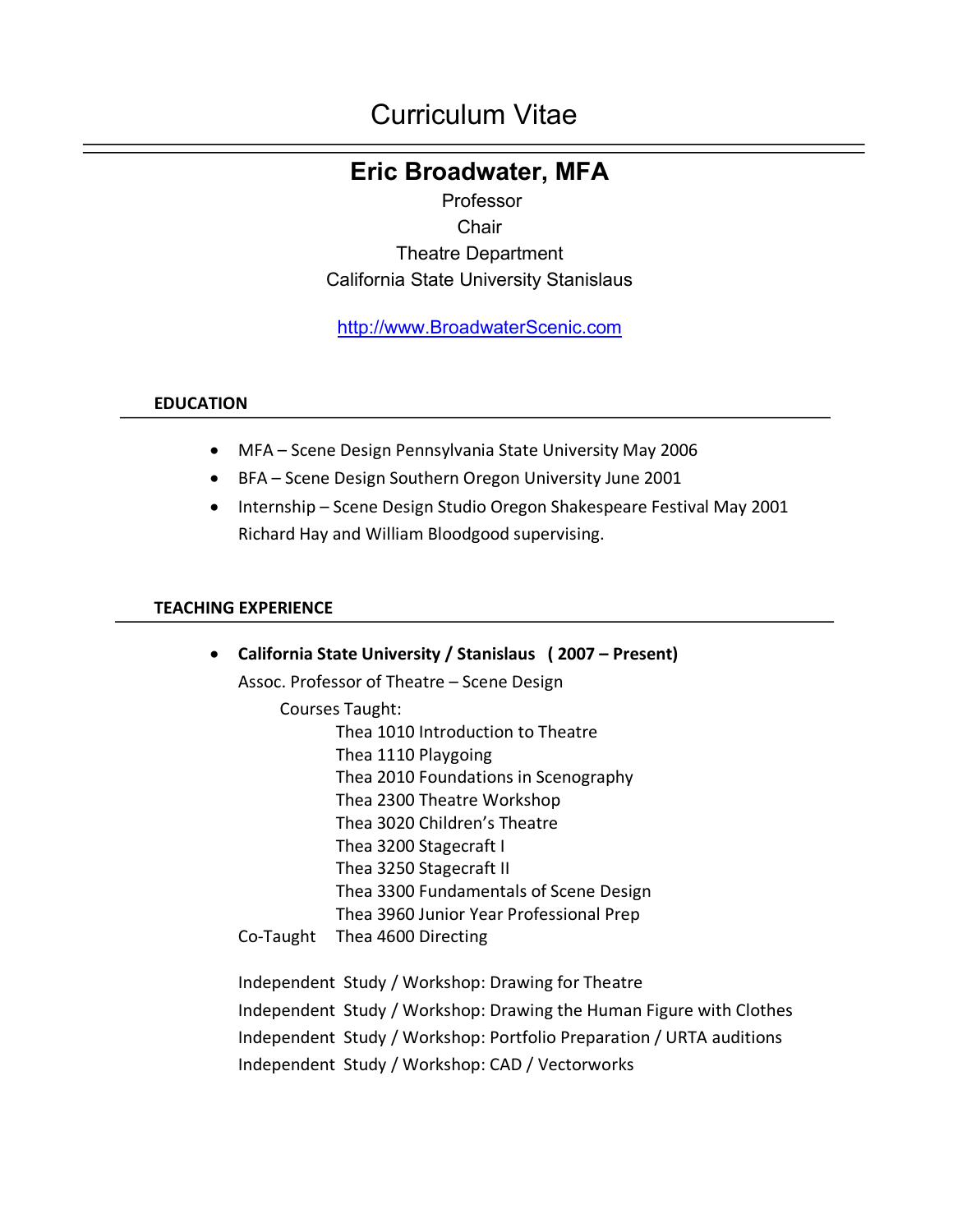### **ORGIZATIONAL AFFILIATIONS**

- Member USITT, US Institute for Theatre Technology
- Member KC/ACTF, Kennedy Center American College Theatre Festival Presenter Feb 2006 "Introduction to Photoshop for Theatre Design"

## **RESEARCH, SCHOLARLY, & CREATIVE ACTIVITIES**

- 2018 College of Arts, Humanities & Social Sciences, Travel Grant & 2018 College of Arts, Humanities & Social Sciences, Teaching Initiative Grant USITT Scene Design Commission, Juried Poster Session Presentation "Creating Dynamic Lighting for 2D Rendering"
- 2017 Fall Sabbatical

 An Exploration of Advanced Digital Rendering Techniques for Theatrical **Designers** 

- 2016 Present Freelance Design Associate at XLScenic, Chicago, Il.
- 2016 USITT Scene Design Commission, Juried Poster Session Presentation "Developing Scene Design Renderings from 3D Digital Models"
- 2015 Co-Founder, Production Manager and Scenic Designer. LightBox Theatre Company. A Theatre for Youth Audiences www.LightBoxforyouth.org
- 2015 College of Arts, Humanities & Social Sciences, RSCA Travel Grant Travel to Chicago to do Scene Design for a production of *Who's Afraid of Virginia Woolf?*
- 2015 College of Arts, Humanities & Social Sciences, Teaching Initiative Grant USITT Scene Design Commission, Juried Poster Session Presentation "Open-Source Software for Digital Theatre Designers"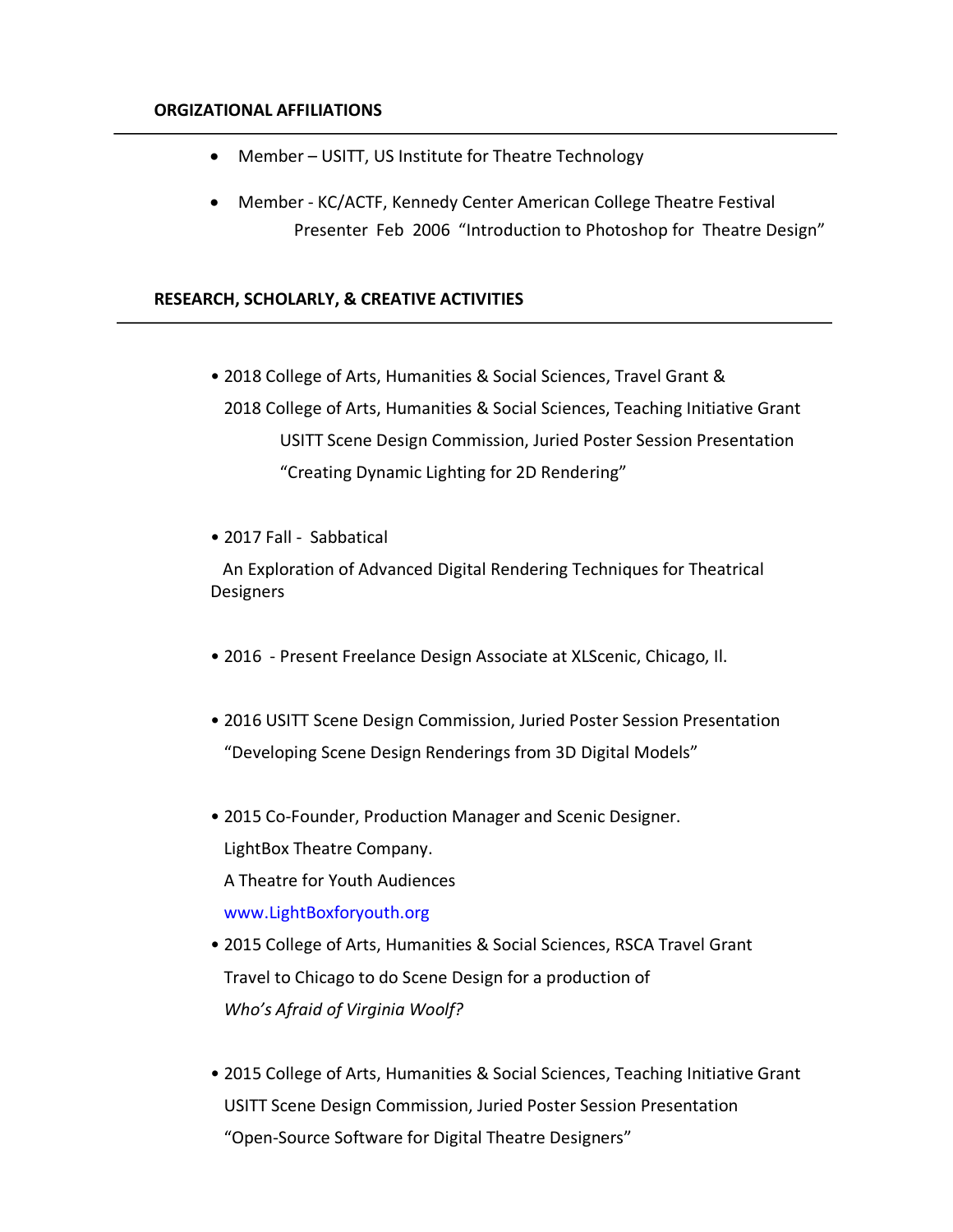• 2015 Article published in Theatre Design & Technology.

"A Fully Integrated Digital Design Process for Scene Design"

http://www.nxtbook.com/nxtbooks/hickmanbrady/tdt\_2015winter/index.php#/ 38

- 2014 College of Arts, Humanities & Social Sciences, RSCA Grant Travel to Chicago to do Scene Design for a production of DEAD ACCOUNTS
- 2014 USITT Scene Design Commission, Juried Poster Session Presentation "A Fully Integrated Digital Design Process for Scene Design"
- 2013 College of Arts, Humanities and Social Sciences RSCA Travel Grant Travel to Chicago to do the Scene Design for a production of ART OF MURDER, Fox Valley Rep.
- 2013 College of Arts, Humanities and Social Sciences RSCA Grant Presenting at USITT Conference. "Integrating Hand Drawn Scenic Elements into Computer Generated 3D Environments"
- 2012 College of Arts RSCA Travel Grant Travel to Chicago to do the Scene Design for a production of OPUS, Redtwist Theater
- 2010 College of Arts RSCA Travel grant Travel to NY to do the Scene Design for a production of TAPE, Duel Theatre
- 2008 Office of the President's RSCA Grant \$19,000.00 for purchase of a 3D printer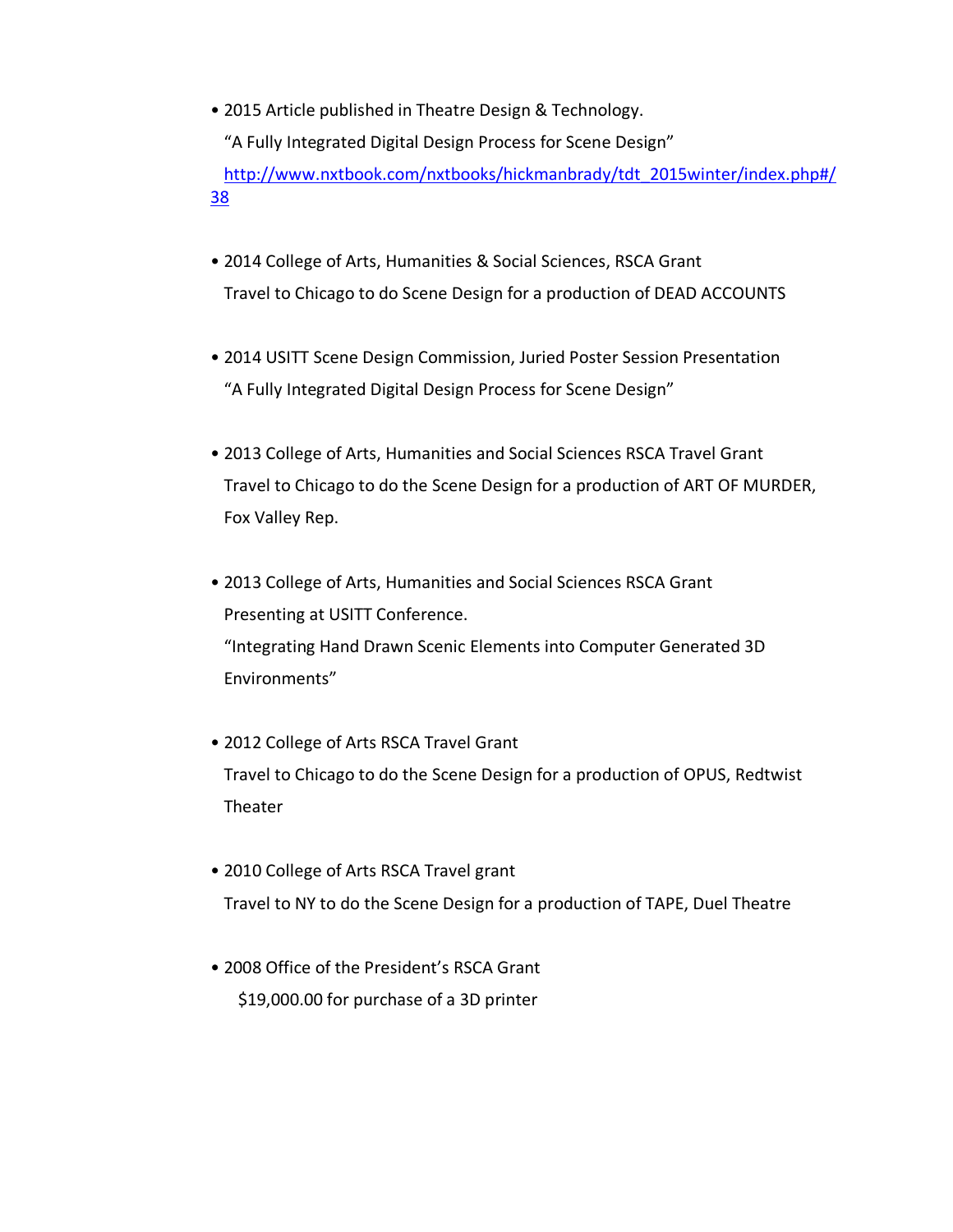- Faculty Excellence in Community Service Award. CSU Stanislaus 2018
- Set Design for "Debris"- KC/ACTF National Festival Selection 2011
- Set Design for "Debris"- KC/ACTF Regional Festival Selection 2011
- Excellence in Design North Carolina Theatre Conference 2007
- Achievement in Excellence (Design) Pennsylvania State University 2006
- Angus Bower Award for Design Oregon Shakespeare Festival 2001
- Schneider Merit Award Schneider Museum of Art (Southern Oregon University) 2001

## **UNIVERSITY - COLLEGE - DEPARTMENT COMMITTEE ASSIGNMENTS**

- Department Chair 2017 Present
- Faculty Development Committee 2014 -2016
- College of Arts, Humanities & Social Sciences College Advancement Committee 2013 – 2015
- Interim Chair 2014- 2015
- Faculty Senate 2009 Present
- University Educational Policy Committee 2009 2012
- College of Arts Internal Affairs Committee 2008 2012 Chair 2010 - 2012
- College of Arts College Advancement Committee 2008 2009
- Commencement Speaker Search Committee 2008 2011
- Department Grievance Committee 2007- present
- Departmental Staff Search Committee 2010, 2012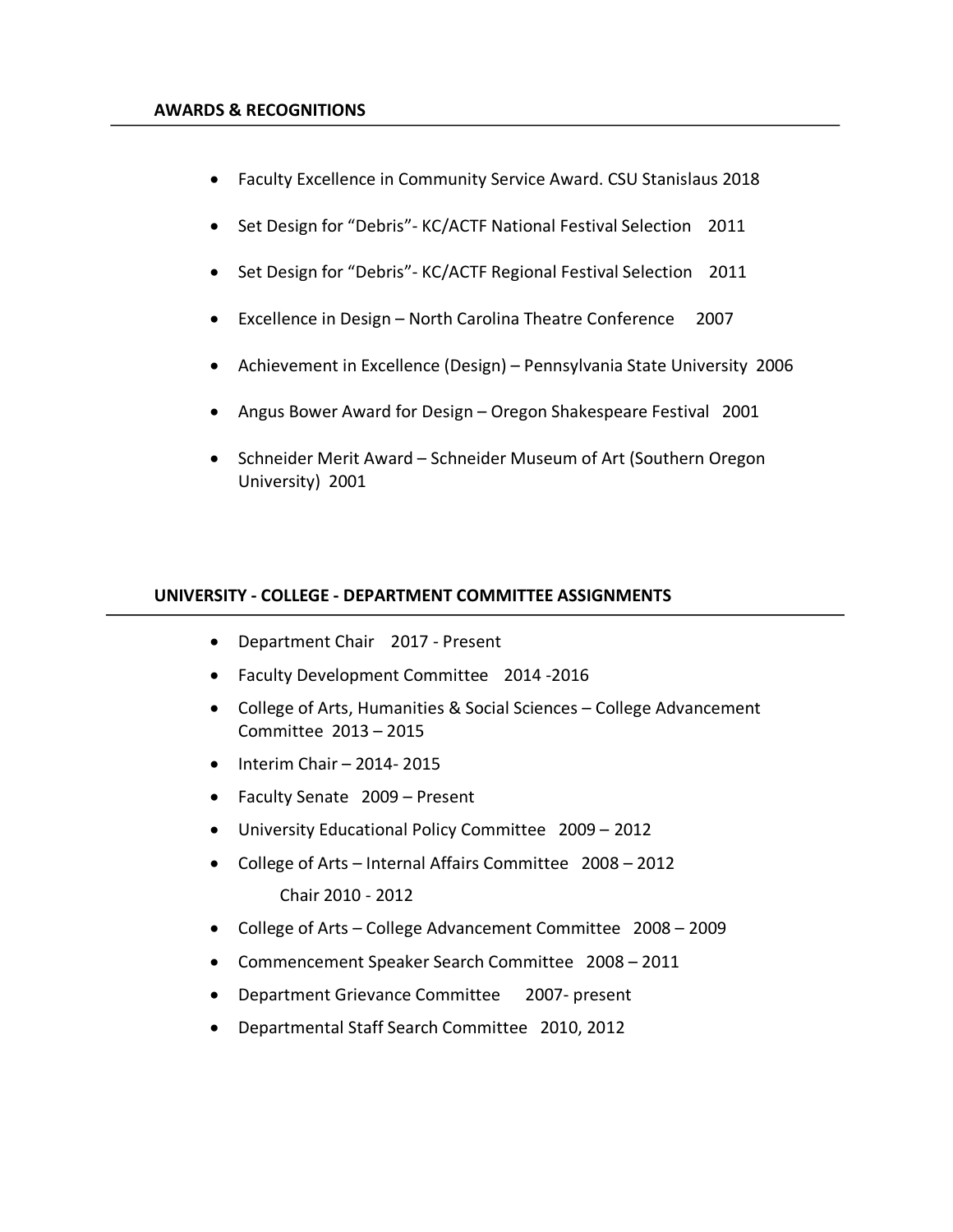#### *PROFESSIONAL*

*Miss Bennet:* 

*The Crucible* Sacramento Theatre Co., October 2018 *The Wolves* Capital Stage Co., September 2018 *Man of La Mancha* Sacramento Theatre Co., April 2018

*Christmas at Pemberley* Capital Stage Co. Sacramento, CA. Nov. 2017 *An Octoroon* Capital Stage Co. Sacramento, CA. Aug 2017 *Bad Jews* Capital Stage Co. Sacramento, CA. June 2017 **The Tempest** Sacramento Theatre Co., Feb 2017 *To Kill a Mockingbird* Sacramento Theatre Co., September 2016 **Twelfth Night**  Sacramento Theatre Co., February 2016 *Of Kites & Kings* Sacramento Theatre Co. November 2015 *Who's Afraid of Virginia Woolf?* Redtwist Theatre, Chicago, September 2015 *Julius Caesar* **Sacramento Theatre Co., February 2015** Sacramento Theatre Co., February 2015 **Dead Accounts** The StepUp Productions, Chicago, October 2014 **Wrecks Profiles Theatre, Chicago, II. October 2013** Art of Murder **Fox Valley Repertory, St. Charles, Il. Jan 2013** *Opus (Remounted)* Redtwist Theatre, (TOTL) Chicago, Il. June 2012 *Carmen* Townsend Opera, Modesto, CA. May 2012 *Sukie and Sue* The Blank Theatre Co. Hollywood, CA. April 2012 *Mikado* Townsend Opera, Modesto Ca. January 2012 *Opus* Redtwist Theatre, Chicago, Il. November 2011 *Madame Butterfly* Townsend Opera, Modesto Ca. May 2011 *Romeo & Juliet* Townsend Opera, Modesto Ca. January 2011 **Tape** Tape **Duel Theatre New York, Ny. November 2010** *Inherit the Whole* Mortar Theatre Co. Chicago II. June 2010 *A Winter's Tale* Gameliel Theatre Company August 2004 *The Mikado* Rogue Valley Opera December 2000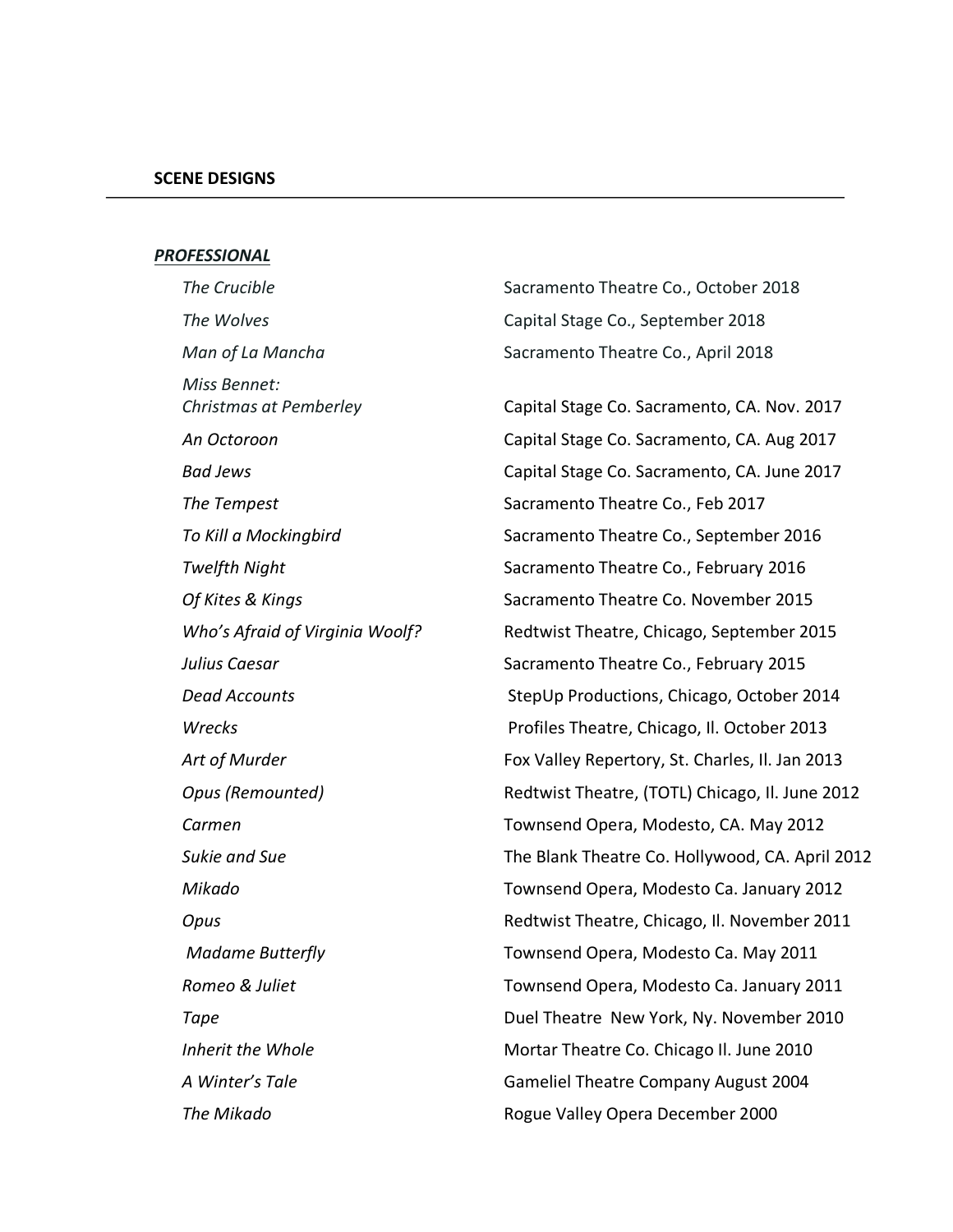#### *PROFESSIONAL CHILDREN'S THEATRE*

*Cinderella Eats Rice & Beans* LightBox Theatre ,Turlock, CA. October 2018 *Pinocchio* LightBox Theatre, Turlock, CA. March 2018 *Aladdin's Luck* LightBox Theatre, Turlock, CA. October 2017 *James and the Giant Peach* Palo Alto Children's Theatre, April 2016 *The Reluctant Dragon* LightBox Theatre, Turlock, CA. May 2016 *Elephant & Piggie* Palo Alto Children's Theatre, March 2016 *The True Story of the 3 Little Pigs* LightBox Theatre, Turlock, CA. March 2017 *The Three Little Pigs* Palo Alto Children's Theatre, January 2017 *The Lion, Witch ,and the Wardrobe* Palo Alto Children's Theatre, December 2016 Phineas McBoof **Phineas McBoof** Palo Alto Children's Theatre, November 2016 *The Super Cilantro Girl* LightBox Theatre, Turlock, CA. October 2016 *Bunnicula* LightBox Theatre, Turlock, CA. October 2015 **BFG** Palo Alto Children's Theatre, November 2015 *Brementown Players* Palo Alto Children's Theatre, July 2015 *Sleeping Beauty* Palo Alto Children's Theatre, June 2015 *Alice in Wonderland* Palo Alto Children's Theatre, May 2015 *Junie B. Jones* **Palo Alto Children's Theatre, January 2015** *Lilly's Purple Plastic Purse* Palo Alto Children's Theatre, November 2014 *A Year with Frog and Toad* Palo Alto Children's Theatre, December 2014 *Dracula* **Alaska Theatre for Young People August 2005 Comedy of Errors Comedy of Errors Alaska Theatre for Young People August 2005** *The Phantom Tollbooth* Alaska Theatre for Young People July 2005 *Beauty and the Beast* Alaska Theatre for Young People July 2005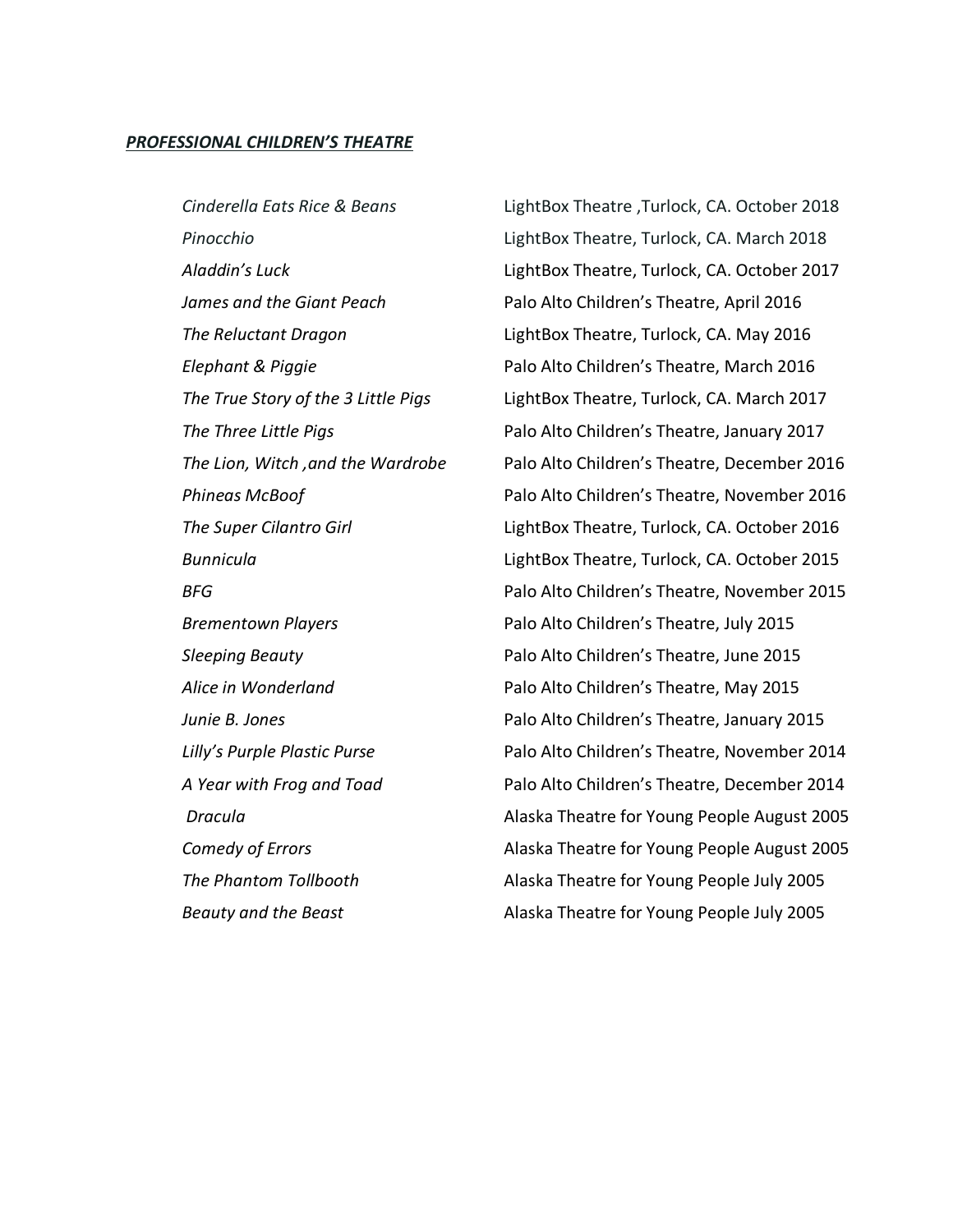#### *UNIVERSITY*

*Under Milk Wood* CSU Stanislaus, October 2018 *Tartuffe* CSU Stanislaus, May 2018 *Metamorphosis* CSU Stanislaus, March 2018 *Yerma* CSU Stanislaus, March 2017 *Sincerity Forever* CSU Stanislaus, March 2017 *Two Gentlemen of Verona* CSU Stanislaus, May 2016 *The Fantasticks* CSU Stanislaus, March 2016 *Constellations* CSU Stanislaus, November 2015 *Vinegar Tom* CSU Stanislaus, October 2015 **King Lear CSU Stanislaus, April 2015** *A Flea in Her Ear* CSU Stanislaus, November 2014 *I and You* CSU Stanislaus, October 2014 *Twelfth Night* CSU Stanislaus, May 2014 *Cloud Tectonics* CSU Stanislaus, November 2013 *Scapin* CSU Stanislaus, September 2013 *MacBeth* CSU Stanislaus, May 2013 *Angels* CSU Stanislaus, November 2012 **The Shape of Things** CSU Stanislaus, October 2012 **Comedy of Errors** CSU Stanislaus, May 2012 **Buried Child** CSU Stanislaus November 2011 *Romeo & Juliet* CSU Stanislaus May 2011 *Voice of the Prairie* CSU Stanislaus March 2011 *Debris* CSU Stanislaus November 2010 *The Frogs* CSU Stanislaus October 2010 *A Midsummer Night's Dream* CSU Stanislaus May 2010 *It's a Wonderful Life* CSU Stanislaus November 2009 *Machinal* CSU Stanislaus October 2009 *Child's Play* CSU Stanislaus March 2009 *A Christmas Carol* CSU Stanislaus December 2008 *Crimes of the Heart* CSU Stanislaus October 2008 *Glass Menagerie* CSU Stanislaus March 2007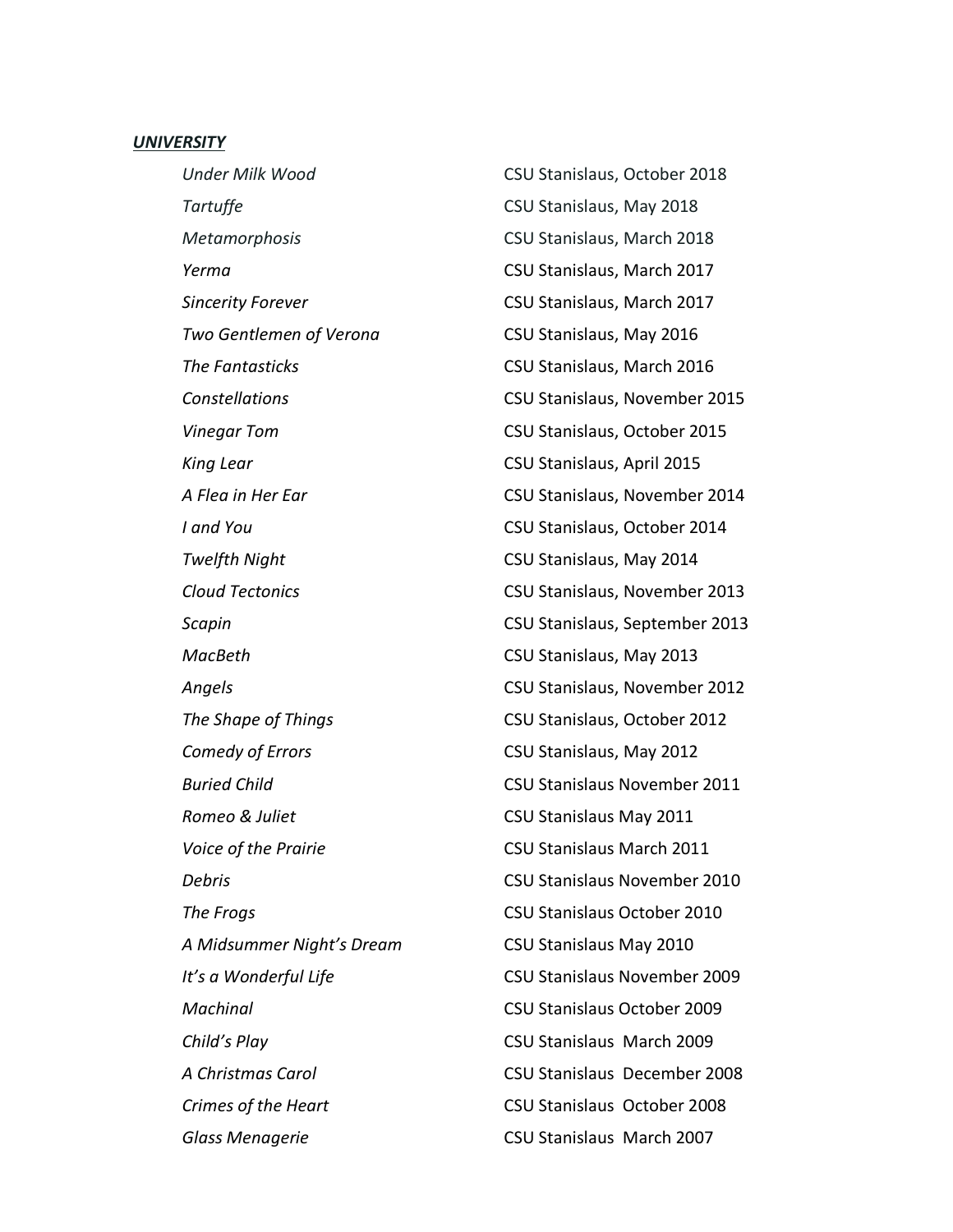| Trojan Women 2.0      | CSU Stanislaus December 2007                 |
|-----------------------|----------------------------------------------|
| Lend Me a Tenor       | CSU Stanislaus October 2007                  |
| Lone Star             | Northwest School of the Arts October 2006    |
| <b>Rounding Third</b> | Pennsylvania Center Stage June 2006          |
| The Rivals *          | Pennsylvania State University March 2006     |
| Translations*         | Pennsylvania State University November 2005  |
| Zoo Story/Sandbox     | University of Oklahoma Theatre April 2005    |
| La Traviata           | University of Oklahoma Opera May 2005        |
| Apassionada           | University of Oklahoma Ballet March 2005     |
| Paquita               | University of Oklahoma Ballet March 2005     |
| Pavilion              | University of Oklahoma Theatre October 2004  |
| Harvey                | University of Oklahoma Theatre July 2004     |
| Androcles & The Lion  | University of Oklahoma Theatre June 2004     |
| Ghosts                | University of Oklahoma Theatre April 2004    |
| <b>Mercy Seat</b>     | University of Oklahoma Theatre March 2004    |
| On the Verge          | University of Oklahoma Theatre December 2003 |
| All My Sons           | University of Oklahoma Theatre October 2003  |
| Brigadoon *           | Pennsylvania State University February 2002  |
| MacBeth*              | Pennsylvania State University October 2001   |
| The Crucible*         | Southern Oregon University May 2001          |
| Top Girls*            | Southern Oregon University October 2000      |
| On the Verge*         | Southern Oregon University April 2000        |
| Medea *               | Southern Oregon University November 1999     |

\*student designs

## **STAGE DIRECTION**

*The Shape of Things* CSU Stanislaus October 2012 *Voice of the Prairie* **CSU Stanislaus March 2011**